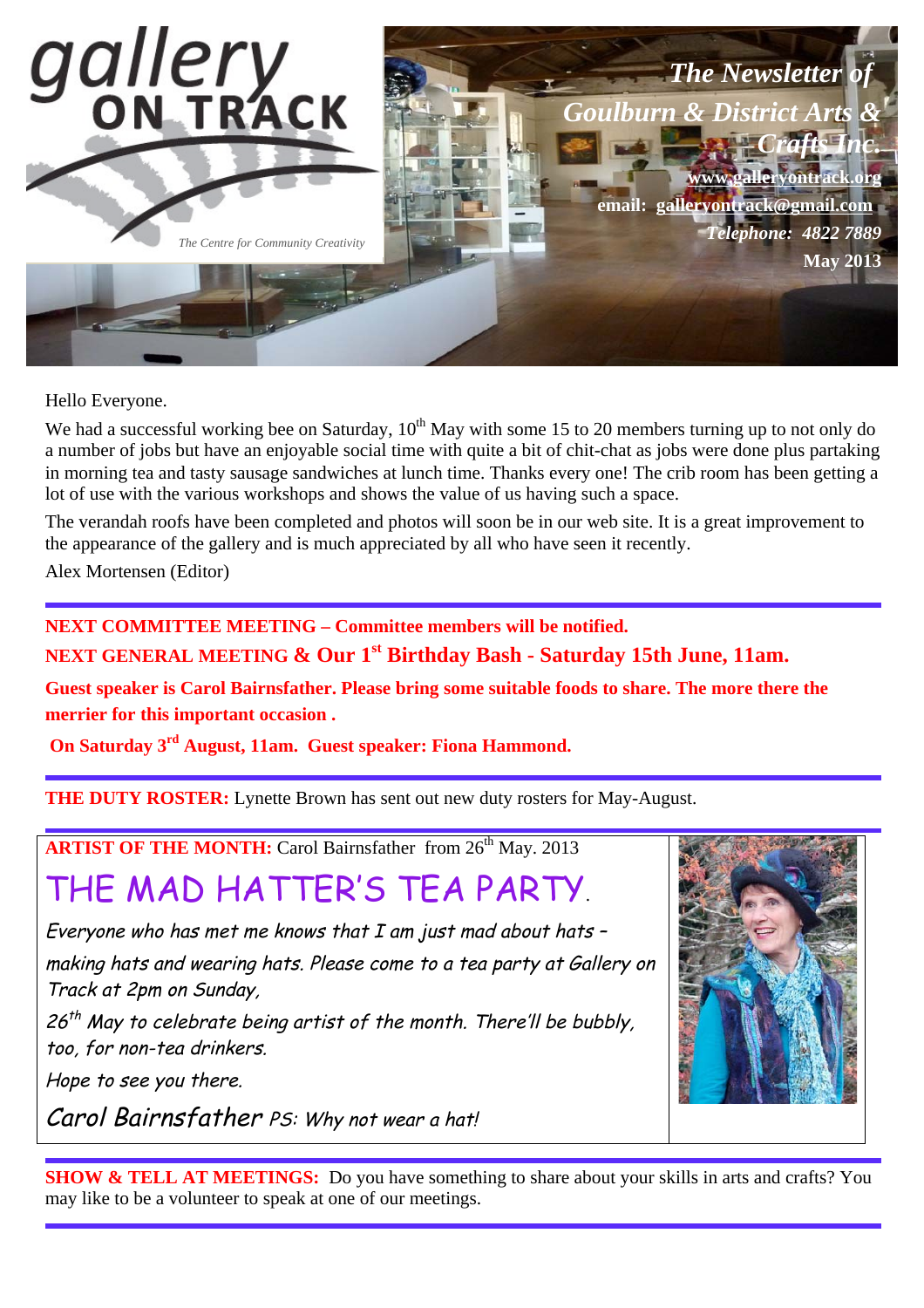#### **CRIB ROOM BOOKINGS for 2013**

| Sat 18 May – Fiona Hammond – Stick weaving 10-2 (Forms at Gallery)       |
|--------------------------------------------------------------------------|
| Sat 15 June – GDAS Workshop: Art for Beginners with Liz Wilkinson        |
| Sun 16 June – Feltmaking Workshop with Carol Divall – contact 48212572   |
| $Sun 30 June - Floating Lily$                                            |
| Sun July 14 – Feltmaking Workshop with Carol Divall – contact 48212572   |
| Sun 21 July – Goulburn & District Art Society with Gillian Baldock       |
| Sun 28 July – Floating Lily (last Sunday each month until November)      |
| Sun 18 August – Feltmaking Workshop with Carol Divall – contact 48212572 |
| Sat 31 August – Fiona Hammond – Make your own silk paper                 |
| Sat 19 October – Fiona Hammond – Bead embellishment                      |
| Sat 30 November – Fiona Hammond – Double Delight Pendant                 |
|                                                                          |

### **If you wish to book the Crib Room, please contact Carol Divall.**

#### **WORKSHOPS**

Saturday 15th June: **Art for Beginners**- a workshop run by the Goulburn & District Art Society (GDAS) with Liz Wilkinson (GDAS member) at Gallery on Track.

Fees: GDAS members - free. Non-members - \$30.

This is the ideal opportunity for people wanting to learn to paint. Liz is a fine artist and has had considerable experience in teaching small art groups and will welcome the opportunity to teach beginners. We hope to have other GDAS members there to assist with tuition of beginners. GDAS will provide pastels and paper for beginners' use. If you wish to be a participant in Liz's workshop contact Helen on 4829 2300. Do you have friends, relatives, acquaintances who have expressed an interest in taking up art? If so, PLEASE tell them about this workshop.

## **ARTIST OF THE MONTH**

May 22 - June 16: Carol Bairnsfather – Textile Art June 19 – July 21: - Toni Valentine July 25 – August 18: Margaret Harper September – Penny Saxton September 26 – October 27 – Fiona Hammond Oct 30 –November 24: Jane Lyons December 4 – January 9, 2014: Margaret Carr

#### **Some plans for 2014**

February – Out of the Box: an Open Exhibition March – Phoenix Art Group May – Dressing a teapot: an Open exhibition. Would you like to make a booking for Artist of the Month for next year? Contact Carol.

**THE GOULBURN CLUB: This may well be worth members looking at for their exhibitions. Gallery** Rooms available for bookings in our historic music and arts venue - 19 Market St. Goulburn - art@goulburnclub.com or at www.goulburnclub.com.au

GROUPS YOU MAY LIKE TO JOIN: to practice your skills or to learn new skills from other members:

Interested members are invited to the following groups running in the crib room

**Patchwork** - 1st and 3rd Mondays 10.00 am - 2.00 pm **Needlework** -  $2<sup>nd</sup>$ , 4th and  $5<sup>th</sup>$  (if there is one) Mondays each month 10.00 am - 2.00 pm